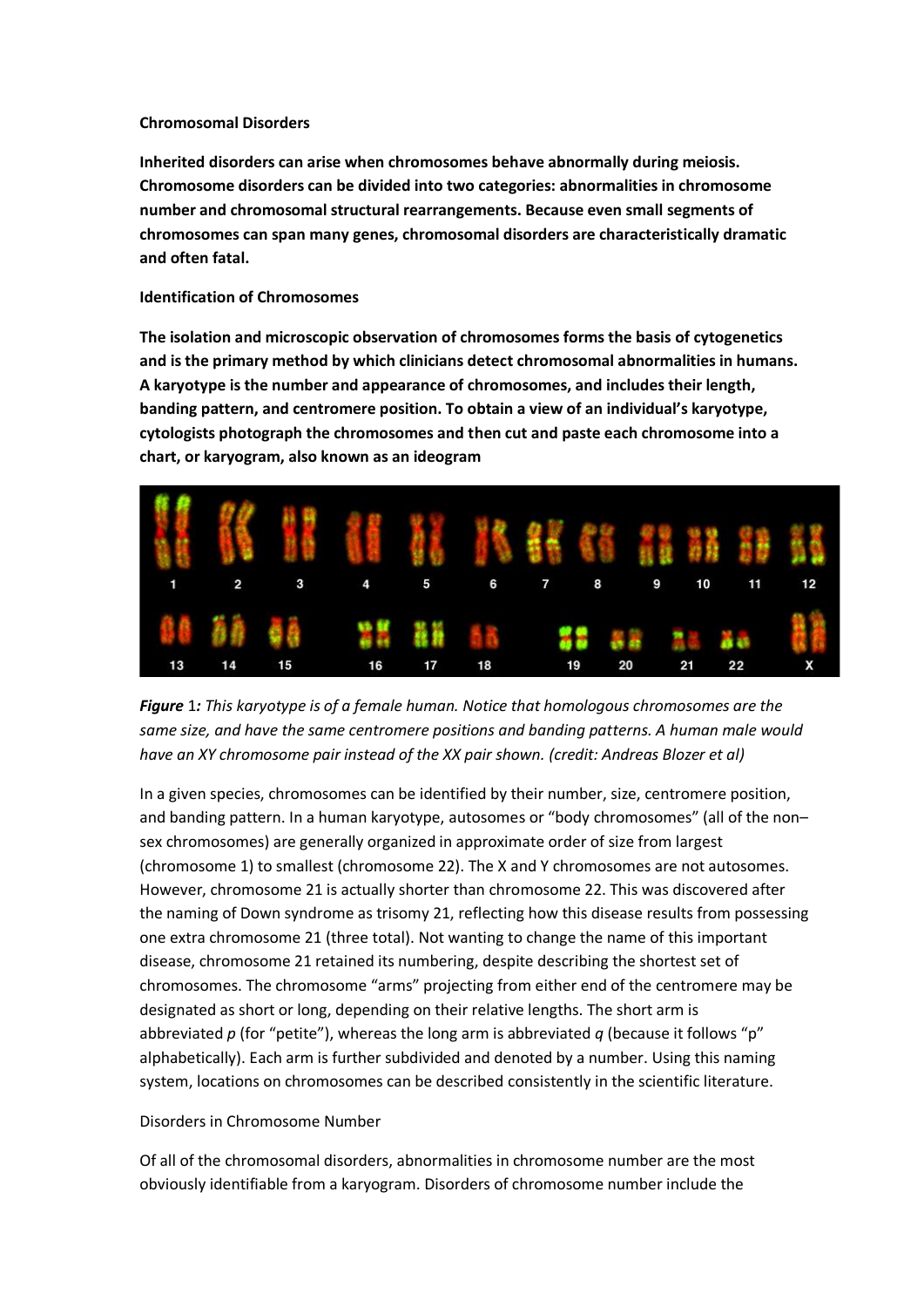duplication or loss of entire chromosomes, as well as changes in the number of complete sets of chromosomes. They are caused by nondisjunction, which occurs when pairs of homologous chromosomes or sister chromatids fail to separate during meiosis. Misaligned or incomplete synapsis, or a dysfunction of the spindle apparatus that facilitates chromosome migration, can cause nondisjunction. The risk of nondisjunction occurring increases with the age of the parents.

Nondisjunction can occur during either meiosis I or II, with differing results (Figure 2). If homologous chromosomes fail to separate during meiosis I, the result is two gametes that lack that particular chromosome and two gametes with two copies of the chromosome. If sister chromatids fail to separate during meiosis II, the result is one gamete that lacks that chromosome, two normal gametes with one copy of the chromosome, and one gamete with two copies of the chromosome.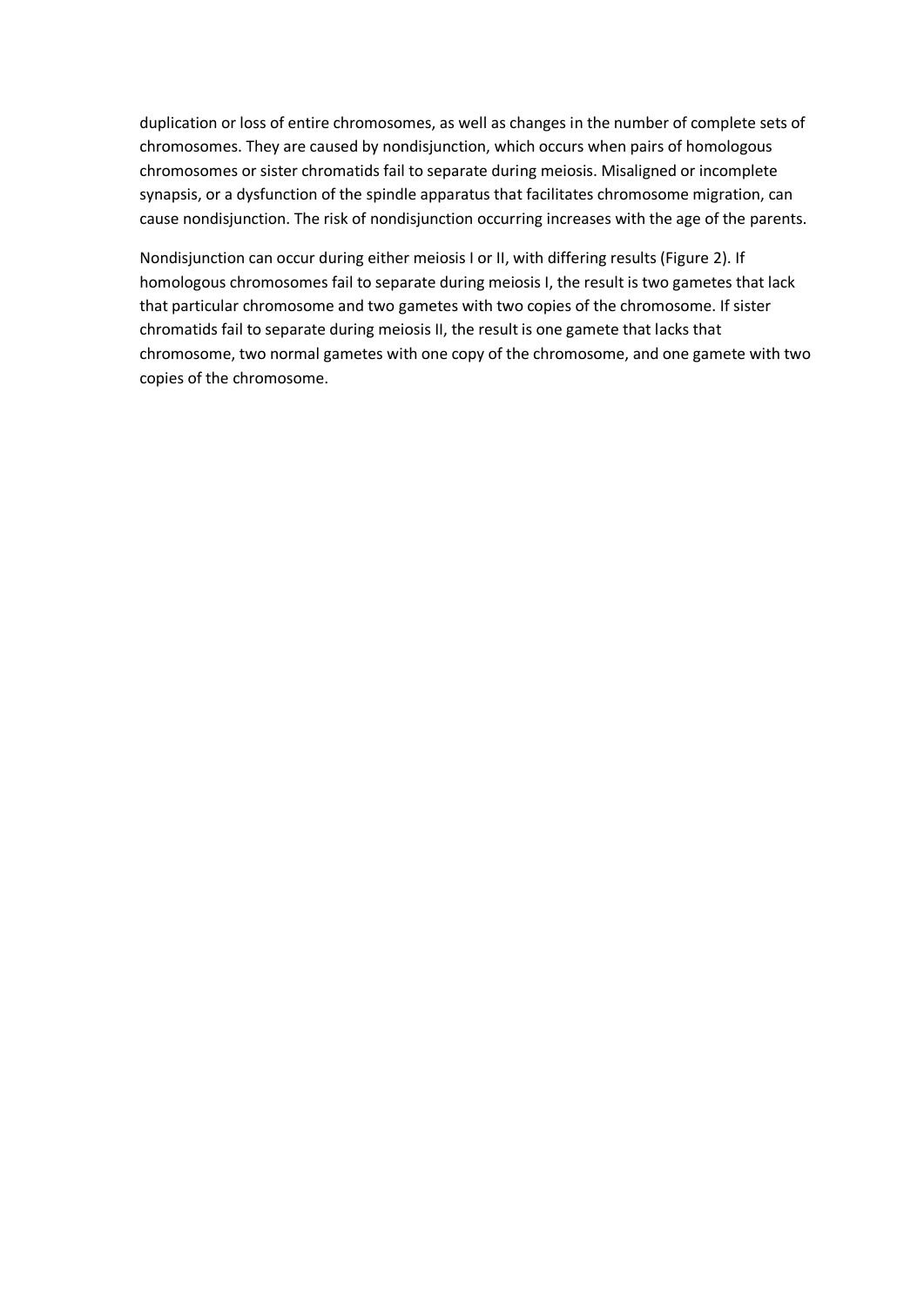

*Figure* 2*: Nondisjunction occurs when homologous chromosomes or sister chromatids fail to separate during meiosis, resulting in an abnormal chromosome number. Nondisjunction may occur during meiosis I or meiosis II.*

## *Aneuploidy*

An individual with the appropriate number of chromosomes for their species is called euploid; in humans, euploidy corresponds to 22 pairs of autosomes and one pair of sex chromosomes. An individual with an error in chromosome number is described as aneuploid, a term that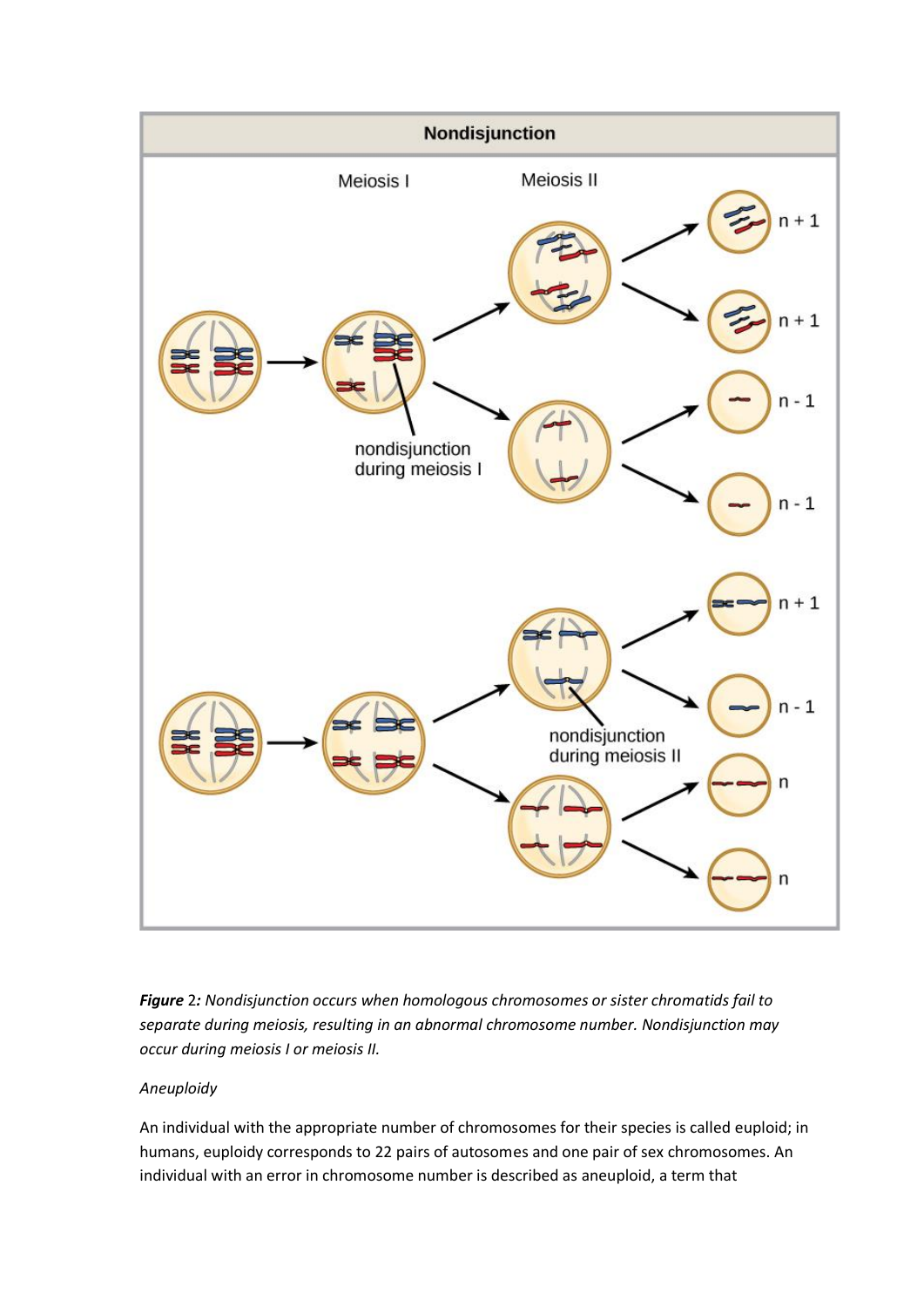includes monosomy (loss of one chromosome) or trisomy (gain of an extraneous chromosome). Monosomic human zygotes missing any one copy of an autosome invariably fail to develop to birth because they lack essential genes. This underscores the importance of "gene dosage" in humans. Most autosomal trisomies also fail to develop to birth; however, duplications of some of the smaller chromosomes (13, 15, 18, 21, or 22) can result in offspring that survive for several weeks to many years. Trisomic individuals suffer from a different type of genetic imbalance: an excess in gene dose. Individuals with an extra chromosome may synthesize an abundance of the gene products encoded by that chromosome. This extra dose (150 percent) of specific genes can lead to a number of functional challenges and often precludes development. The most common trisomy among viable births is that of chromosome 21, which corresponds to Down Syndrome. Individuals with this inherited disorder are characterized by short stature and stunted digits, facial distinctions that include a broad skull and large tongue, and significant developmental delays. The incidence of Down syndrome is correlated with maternal age; older women are more likely to become pregnant with fetuses carrying the trisomy 21 genotype (Figure 3).



*Figure* 3*: The incidence of having a fetus with trisomy 21 increases dramatically with maternal age.*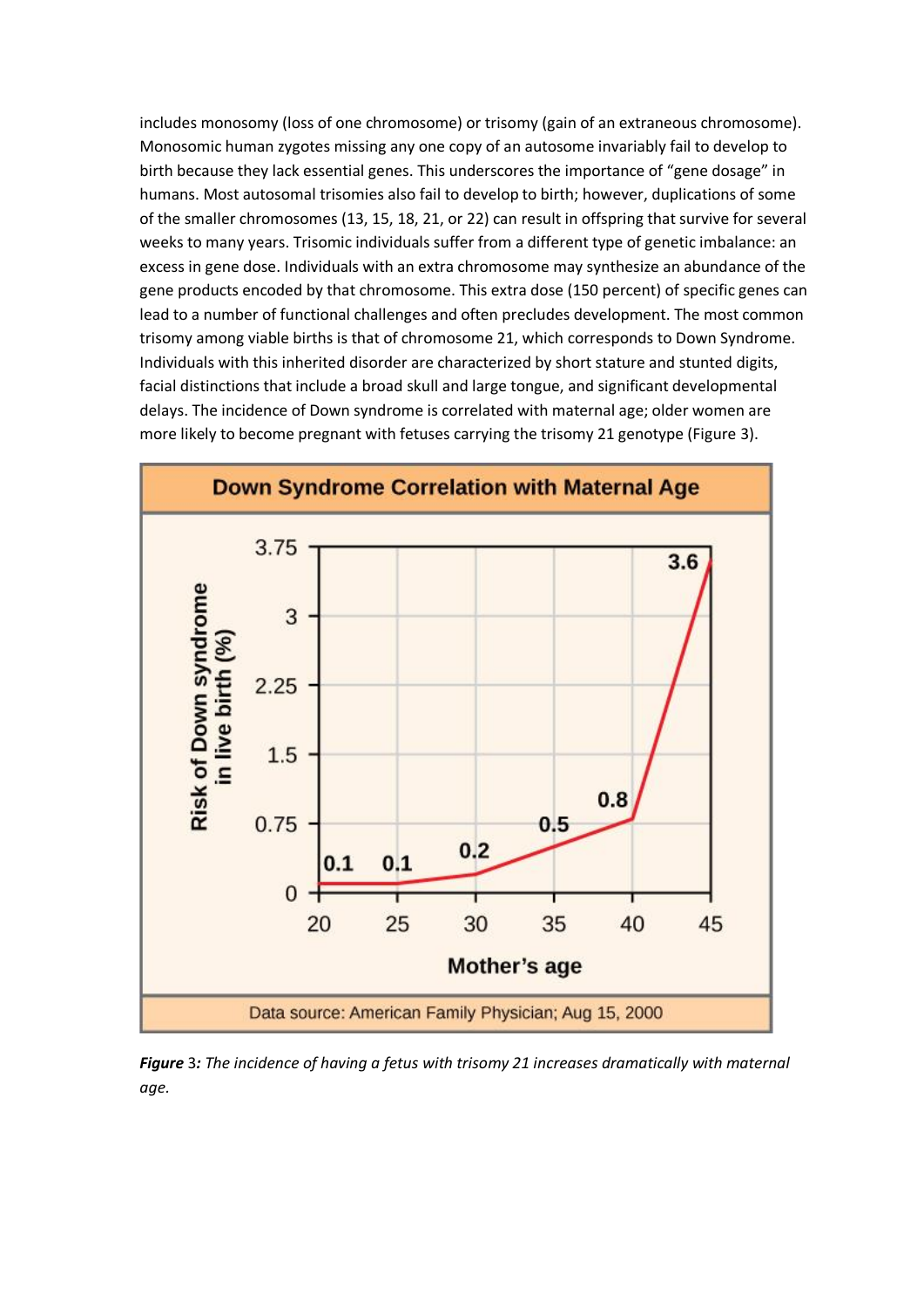#### *Polyploidy*

An individual with more than the correct number of chromosome sets (two for diploid species) is called polyploid. For instance, fertilization of an abnormal diploid egg with a normal haploid sperm would yield a triploid zygote. Polyploid animals are extremely rare, with only a few examples among the flatworms, crustaceans, amphibians, fish, and lizards. Polyploid animals are sterile because meiosis cannot proceed normally and instead produces mostly aneuploid daughter cells that cannot yield viable zygotes. Rarely, polyploid animals can reproduce asexually by haplodiploidy, in which an unfertilized egg divides mitotically to produce offspring. In contrast, polyploidy is very common in the plant kingdom, and polyploid plants tend to be larger and more robust than euploids of their species .

## Sex Chromosome Nondisjunction in Humans

Humans display dramatic deleterious effects with autosomal trisomies and monosomies. Therefore, it may seem counterintuitive that human females and males can function normally, despite carrying different numbers of the X chromosome. Rather than a gain or loss of autosomes, variations in the number of sex chromosomes are associated with relatively mild effects. In part, this occurs because of a molecular process called X inactivation. Early in development, when female mammalian embryos consist of just a few thousand cells (relative to trillions in the newborn), one X chromosome in each cell inactivates by tightly condensing into a quiescent (dormant) structure called a Barr body. The chance that an X chromosome (maternally or paternally derived) is inactivated in each cell is random, but once the inactivation occurs, all cells derived from that one will have the same inactive X chromosome or Barr body. By this process, females compensate for their double genetic dose of X chromosome. In so-called "tortoiseshell" cats, embryonic X inactivation is observed as color variegation (Figure 5). Females that are heterozygous for an X-linked coat color gene will express one of two different coat colors over different regions of their body, corresponding to whichever X chromosome is inactivated in the embryonic cell progenitor of that region.



*Figure* 4*: In cats, the gene for coat color is located on the X chromosome. In the embryonic development of female cats, one of the two X chromosomes is randomly inactivated in each cell, resulting in a tortoiseshell pattern if the cat has two different alleles for coat color. Male cats, having only one X chromosome, never exhibit a tortoiseshell coat color. (credit: Michael Bodega)*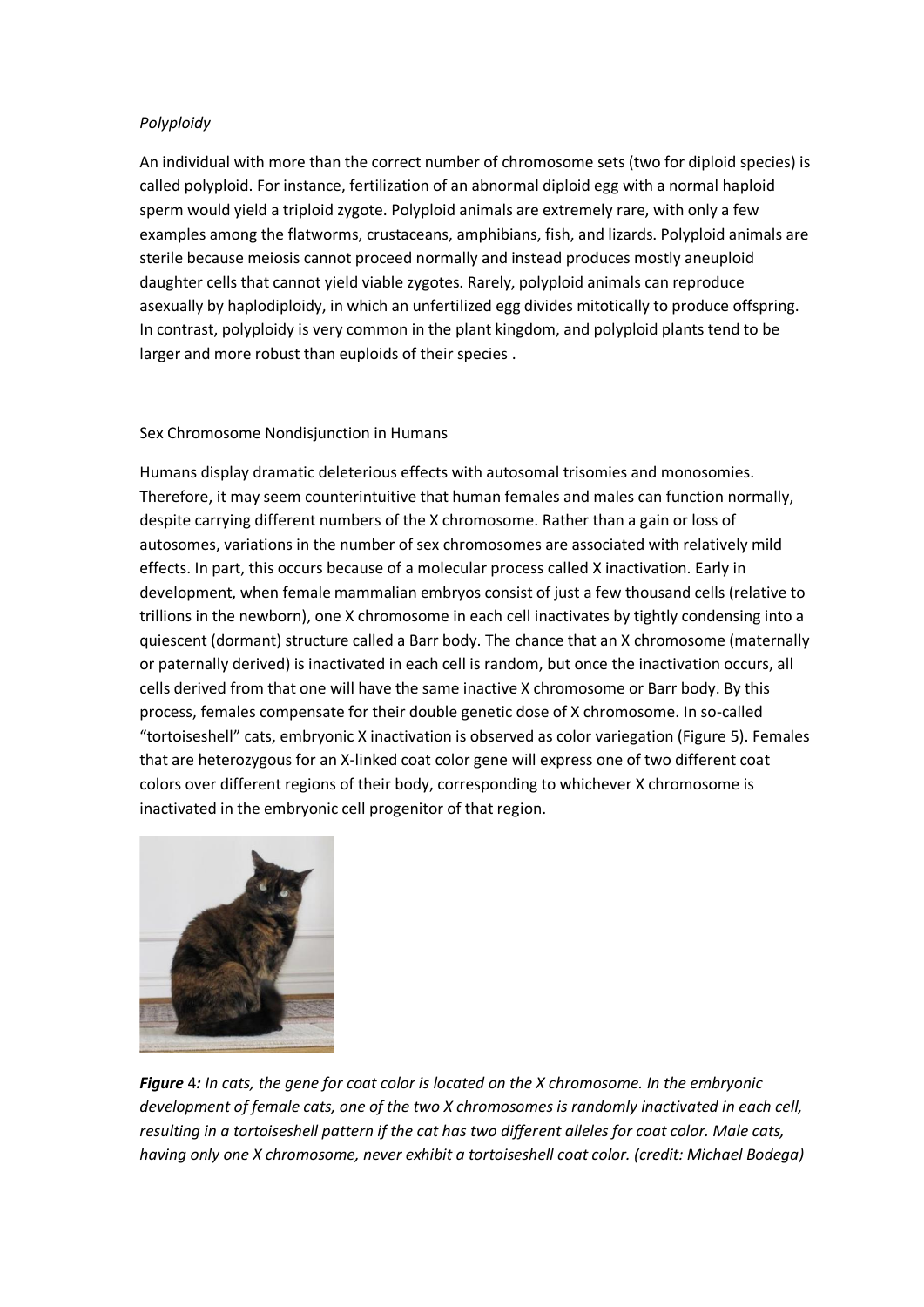An individual carrying an abnormal number of X chromosomes will inactivate all but one X chromosome in each of her cells. However, even inactivated X chromosomes continue to express a few genes, and X chromosomes must reactivate for the proper maturation of female ovaries. As a result, X-chromosomal abnormalities are typically associated with mild mental and physical defects, as well as sterility. If the X chromosome is absent altogether, the individual will not develop in utero.

Several errors in sex chromosome number have been characterized. Individuals with three X chromosomes, called triplo-X, are phenotypically female but express developmental delays and reduced fertility. The XXY genotype, corresponding to one type of Klinefelter syndrome, corresponds to phenotypically male individuals with small testes, enlarged breasts, and reduced body hair. More complex types of Klinefelter syndrome exist in which the individual has as many as five X chromosomes. In all types, every X chromosome except one undergoes inactivation to compensate for the excess genetic dosage. This can be seen as several Barr bodies in each cell nucleus. Turner syndrome, characterized as an X0 genotype (i.e., only a single sex chromosome), corresponds to a phenotypically female individual with short stature, webbed skin in the neck region, hearing and cardiac impairments, and sterility.

#### *Duplications and Deletions*

In addition to the loss or gain of an entire chromosome, a chromosomal segment may be duplicated or lost. Duplications and deletions often produce offspring that survive but exhibit physical and mental abnormalities. Duplicated chromosomal segments may fuse to existing chromosomes or may be free in the nucleus. Cri-du-chat (from the French for "cry of the cat") is a syndrome associated with nervous system abnormalities and identifiable physical features that result from a deletion of most of 5p (the small arm of chromosome 5) (Figure 5). Infants with this genotype emit a characteristic high-pitched cry on which the disorder's name is based.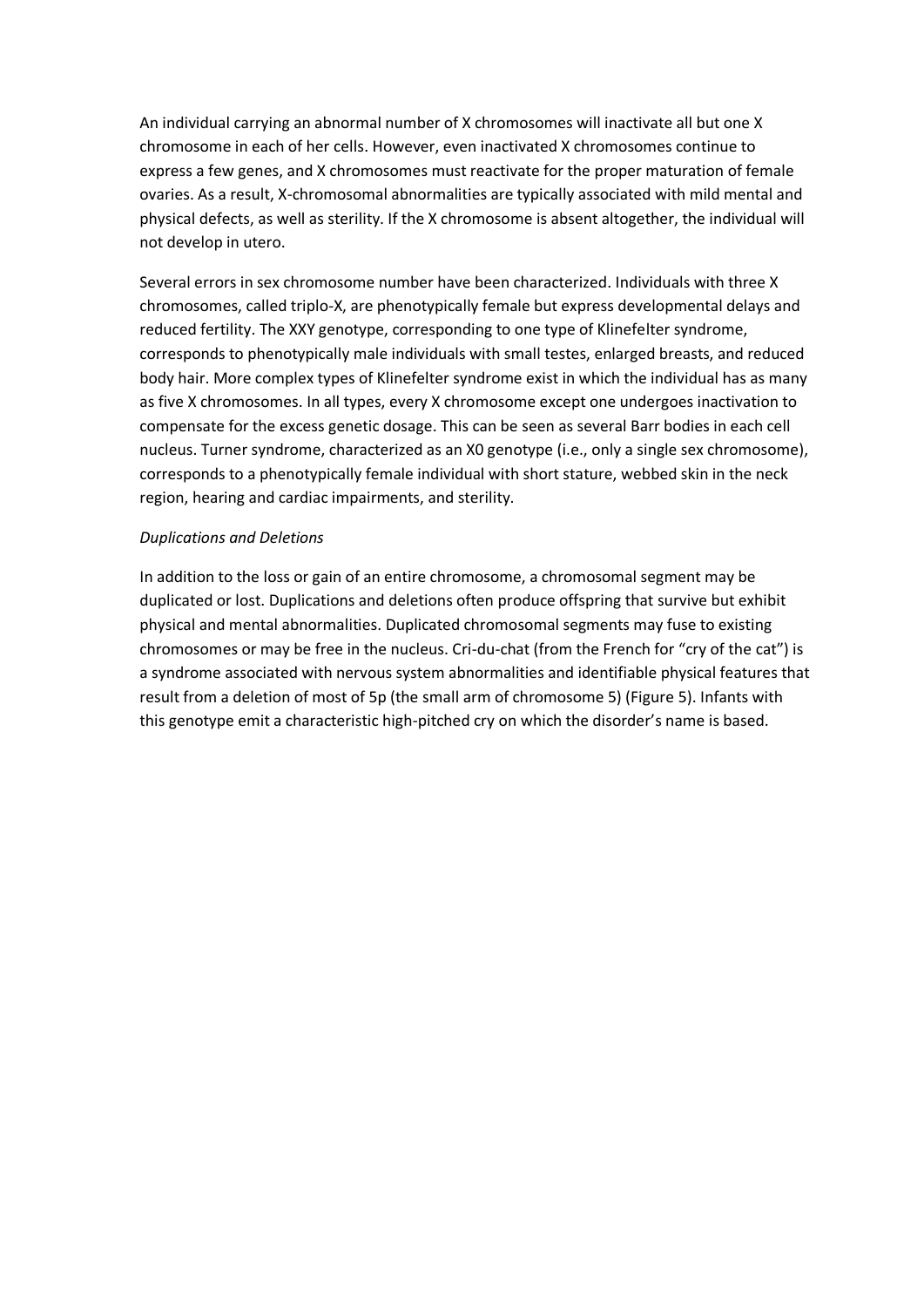

*Figure* 5*: This individual with cri-du-chat syndrome is shown at two, four, nine, and 12 years of age. (credit: Paola Cerruti Mainardi)*

## *Chromosomal Structural Rearrangements*

Cytologists have characterized numerous structural rearrangements in chromosomes, but chromosome inversions and translocations are the most common. Both are identified during meiosis by the adaptive pairing of rearranged chromosomes with their former homologs to maintain appropriate gene alignment. If the genes carried on two homologs are not oriented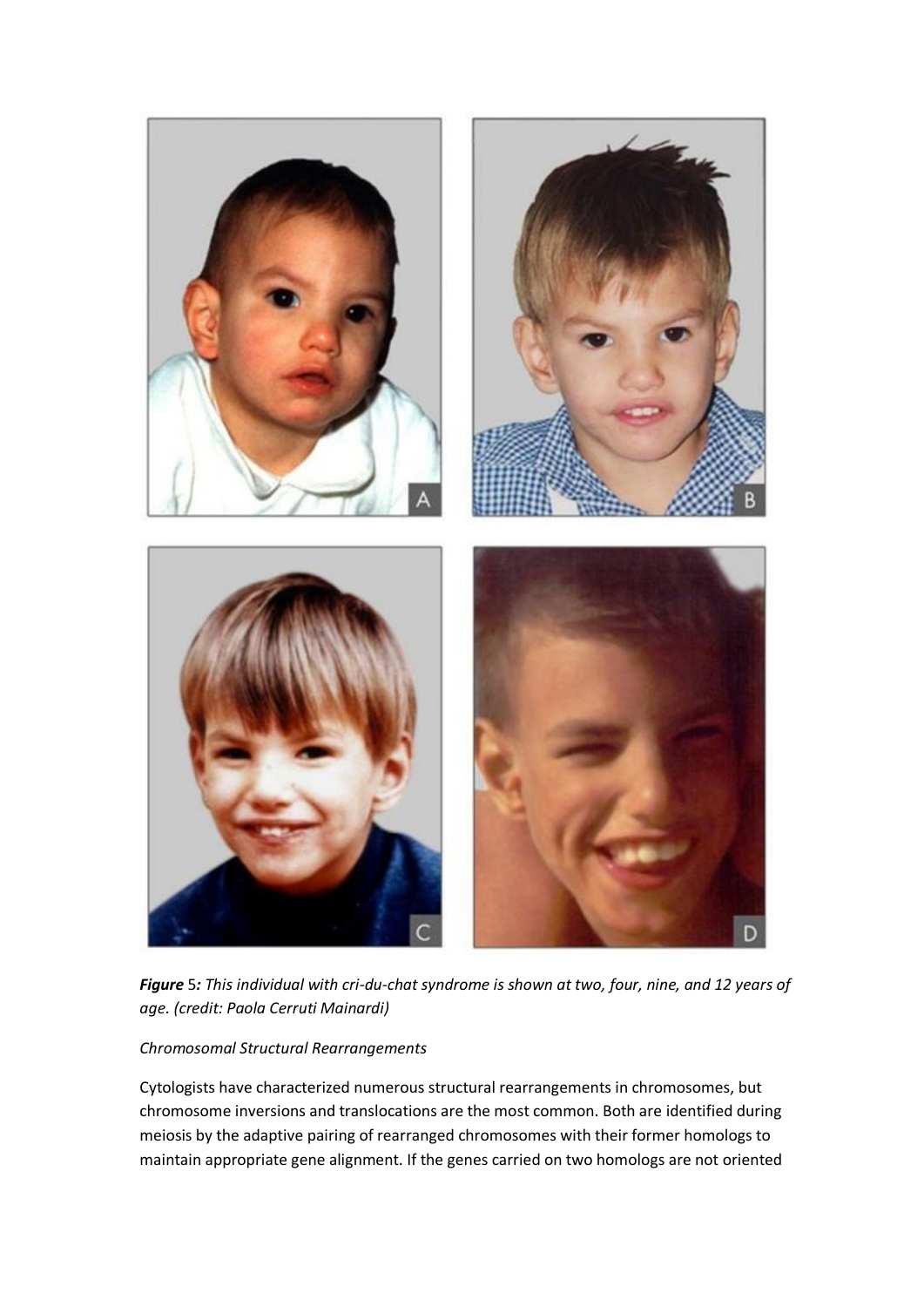correctly, a recombination event could result in the loss of genes from one chromosome and the gain of genes on the other. This would produce aneuploid gametes.

## *Chromosome Inversions*

A chromosome inversion is the detachment, 180° rotation, and reinsertion of part of a chromosome. Inversions may occur in nature as a result of mechanical shear, or from the action of transposable elements (special DNA sequences capable of facilitating the rearrangement of chromosome segments with the help of enzymes that cut and paste DNA sequences). Unless they disrupt a gene sequence, inversions only change the orientation of genes and are likely to have more mild effects than aneuploid errors. However, altered gene orientation can result in functional changes because regulators of gene expression could be moved out of position with respect to their targets, causing aberrant levels of gene products.

An inversion can be pericentric and include the centromere, or paracentric and occur outside of the centromere . A pericentric inversion that is asymmetric about the centromere can change the relative lengths of the chromosome arms, making these inversions easily identifiable.



*Figure* 6*: Pericentric inversions include the centromere, and paracentric inversions do not. A pericentric inversion can change the relative lengths of the chromosome arms; a paracentric inversion cannot.*

When one homologous chromosome undergoes an inversion but the other does not, the individual is described as an inversion heterozygote. To maintain point-for-point synapsis during meiosis, one homolog must form a loop, and the other homolog must mold around it. Although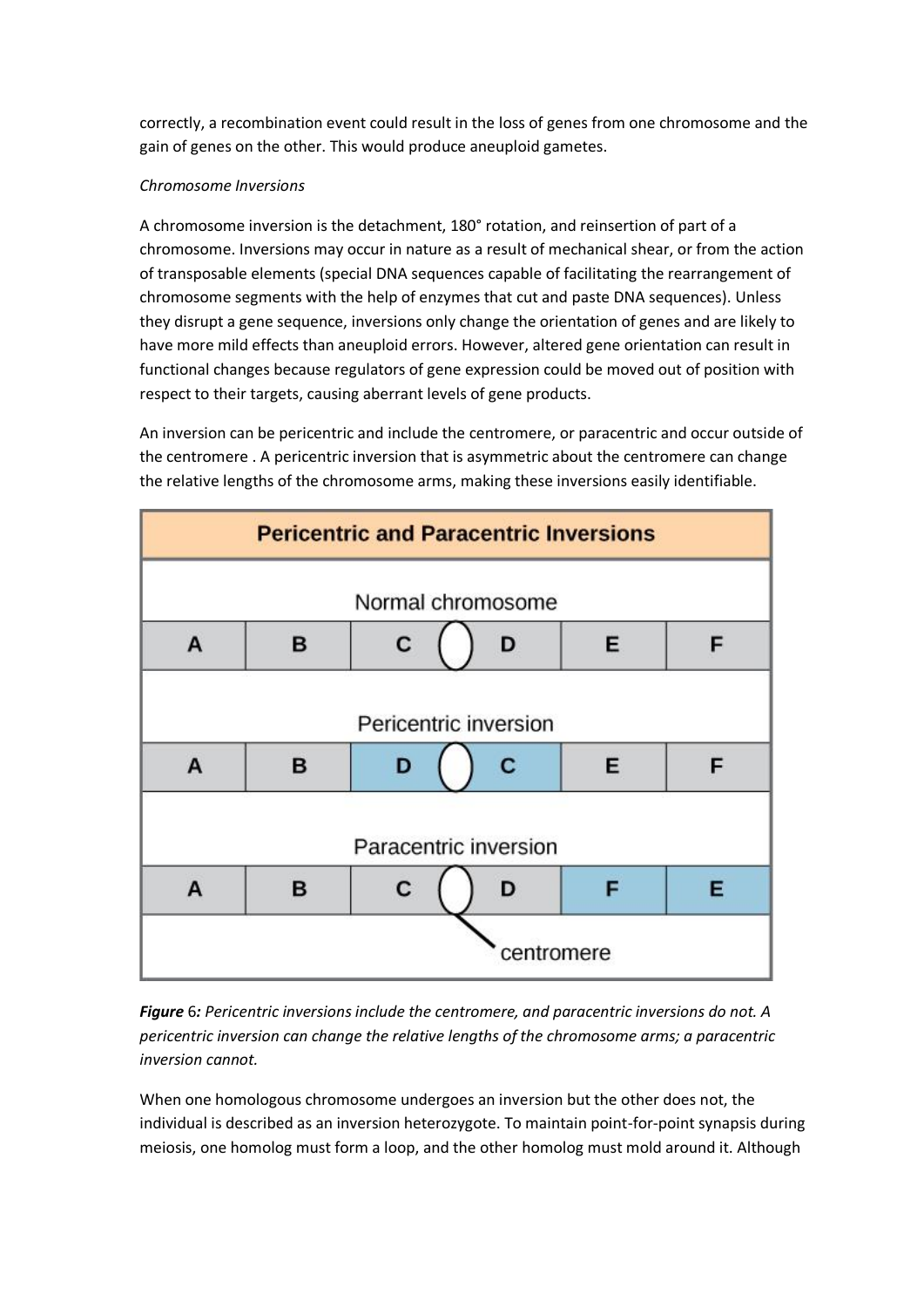

this topology can ensure that the genes are correctly aligned, it also forces the homologs to stretch and can be associated with regions of imprecise synapsis (7).

*Figure* 7*: When one chromosome undergoes an inversion but the other does not, one chromosome must form an inverted loop to retain point-for-point interaction during synapsis. This inversion pairing is essential to maintaining gene alignment during meiosis and to allow for recombination.*

#### Evolution Connection

The Chromosome 18 Inversion Not all structural rearrangements of chromosomes produce nonviable, impaired, or infertile individuals. In rare instances, such a change can result in the evolution of a new species. In fact, a pericentric inversion in chromosome 18 appears to have contributed to the evolution of humans. This inversion is not present in our closest genetic relatives, the chimpanzees. Humans and chimpanzees differ cytogenetically by pericentric inversions on several chromosomes and by the fusion of two separate chromosomes in chimpanzees that correspond to chromosome two in humans.

The pericentric chromosome 18 inversion is believed to have occurred in early humans following their divergence from a common ancestor with chimpanzees approximately five million years ago. Researchers characterizing this inversion have suggested that approximately 19,000 nucleotide bases were duplicated on 18p, and the duplicated region inverted and reinserted on chromosome 18 of an ancestral human.

A comparison of human and chimpanzee genes in the region of this inversion indicates that two genes—ROCK1 and USP14—that are adjacent on chimpanzee chromosome 17 (which corresponds to human chromosome 18) are more distantly positioned on human chromosome 18. This suggests that one of the inversion breakpoints occurred between these two genes. Interestingly, humans and chimpanzees express USP14 at distinct levels in specific cell types,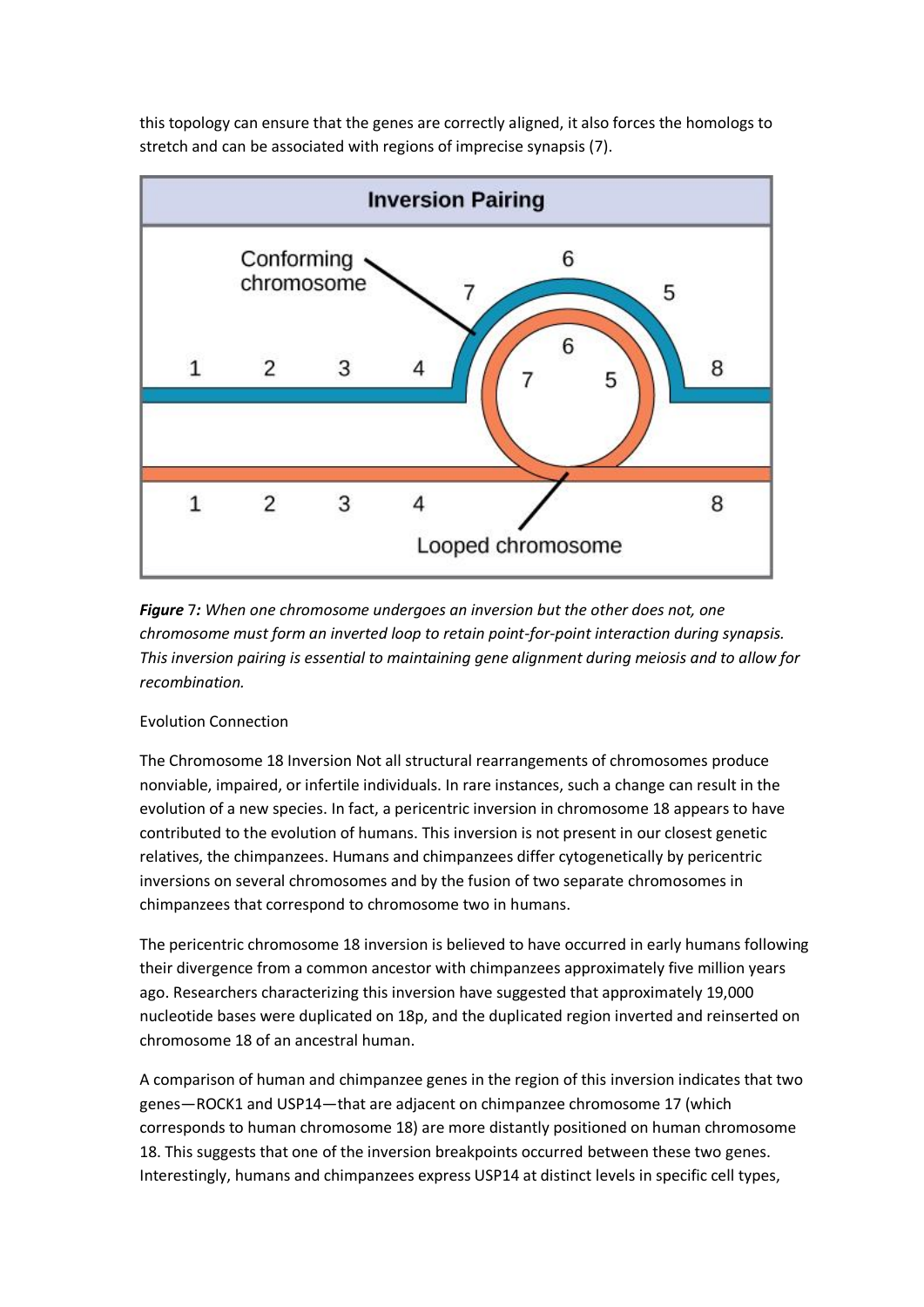including cortical cells and fibroblasts. Perhaps the chromosome 18 inversion in an ancestral human repositioned specific genes and reset their expression levels in a useful way. Because both ROCK1 and USP14 encode cellular enzymes, a change in their expression could alter cellular function. It is not known how this inversion contributed to hominid evolution, but it appears to be a significant factor in the divergence of humans from other primates.1

## *Translocations*

A translocation occurs when a segment of a chromosome dissociates and reattaches to a different, nonhomologous chromosome. Translocations can be benign or have devastating effects depending on how the positions of genes are altered with respect to regulatory sequences. Notably, specific translocations have been associated with several cancers and with schizophrenia. Reciprocal translocations result from the exchange of chromosome segments between two nonhomologous chromosomes such that there is no gain or loss of genetic information (Figure 8).



*Figure* 8*: A reciprocal translocation occurs when a segment of DNA is transferred from one chromosome to another, nonhomologous chromosome. (credit: modification of work by National Human Genome Research/USA)*

# Summary

The number, size, shape, and banding pattern of chromosomes make them easily identifiable in a karyogram and allows for the assessment of many chromosomal abnormalities. Disorders in chromosome number, or aneuploidies, are typically lethal to the embryo, although a few